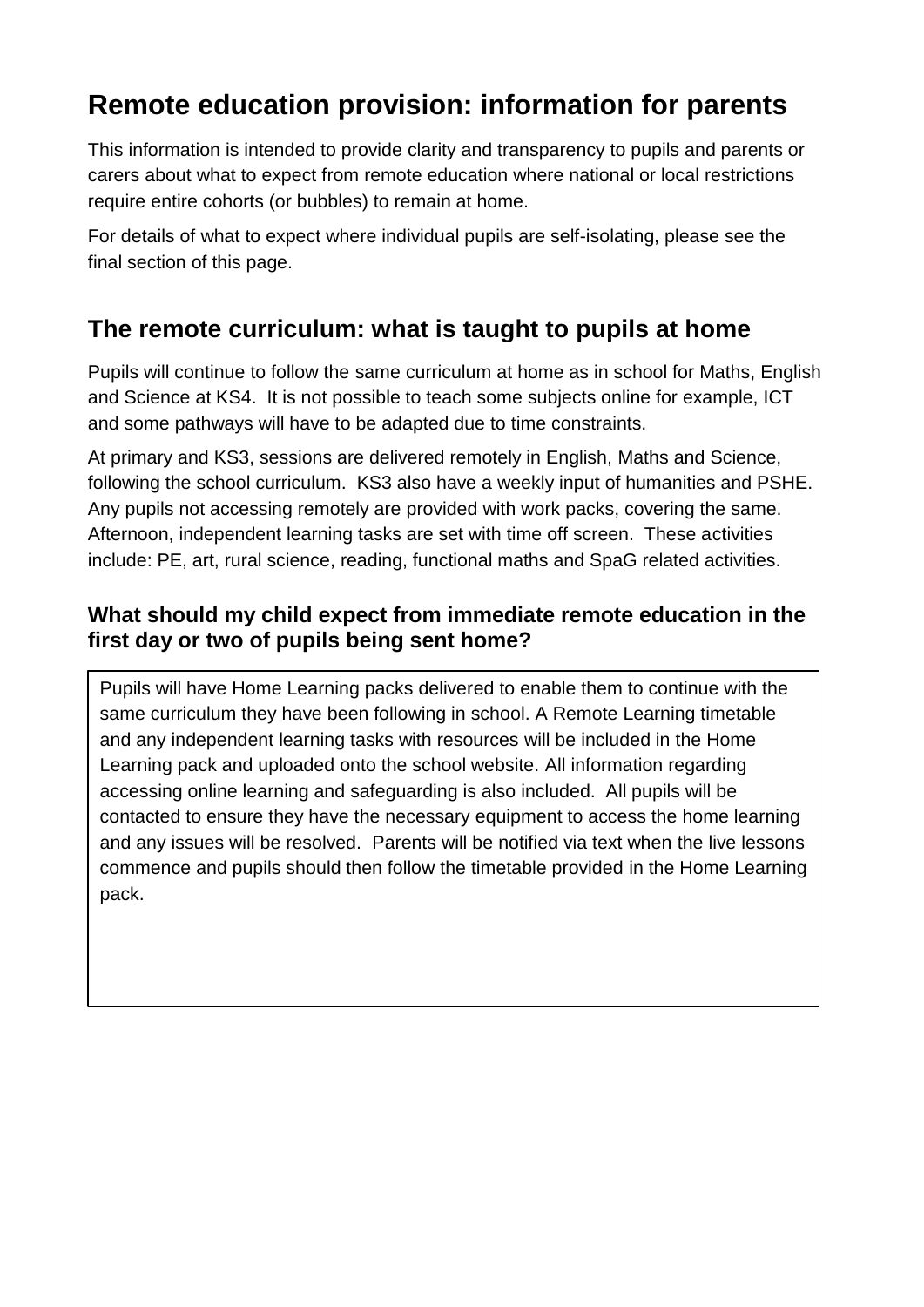#### **What will my child's curriculum look like?**

St Thomas's Curriculum Intent:

- Minimise the disruption to students' education and the delivery of the curriculum by ensuring the learning is planned and sequenced in line with the GCSE syllabus.
- Ensure provision is in place so that all students have access to high quality learning resources
- Protect students from the risks associated with using devices connected to the internet
- Ensure staff, parent, and student data remains secure and is not lost or misused
- Ensure robust safeguarding measures continue to be in effect during the period of remote learning
- Ensure all students have the provision they need to complete their work to the best of their ability and supported during periods of remote learning
- Ensure pastoral care continues in order to support all pupils.
- At primary and KS3, sessions are delivered in English, maths and science, following the school curriculum as closely as possible. KS3 also have a weekly input of humanities and PSHE. Independent learning tasks are also set. These activities include: PE, art, rural science, reading, functional maths, use of mathletics, Lexia and SpaG related activities. An element of nurture is also threaded throughout the curriculum with opportunities for students to participate in tutor time quiz and nurture activities with their peers.

## **Remote teaching and study time each day**

#### **How long can I expect work set by the school to take my child each day?**

St Thomas's offer remote education in line with Government expectations. The hours per day are made up of a combination of live lessons, whereby the teacher is teaching pupils online either in small group settings or on a 1:1 basis. Tutor time with includes pastoral care, PSHE activities and Careers Advice and Guidance at KS4. Independent work is time allocated for pupils to complete tasks or work set by the teacher.

| Key Stage 1 | 3 hours a day. This includes:<br>• Live lessons<br>• Pastoral tutor time<br>• Independent work |
|-------------|------------------------------------------------------------------------------------------------|
|-------------|------------------------------------------------------------------------------------------------|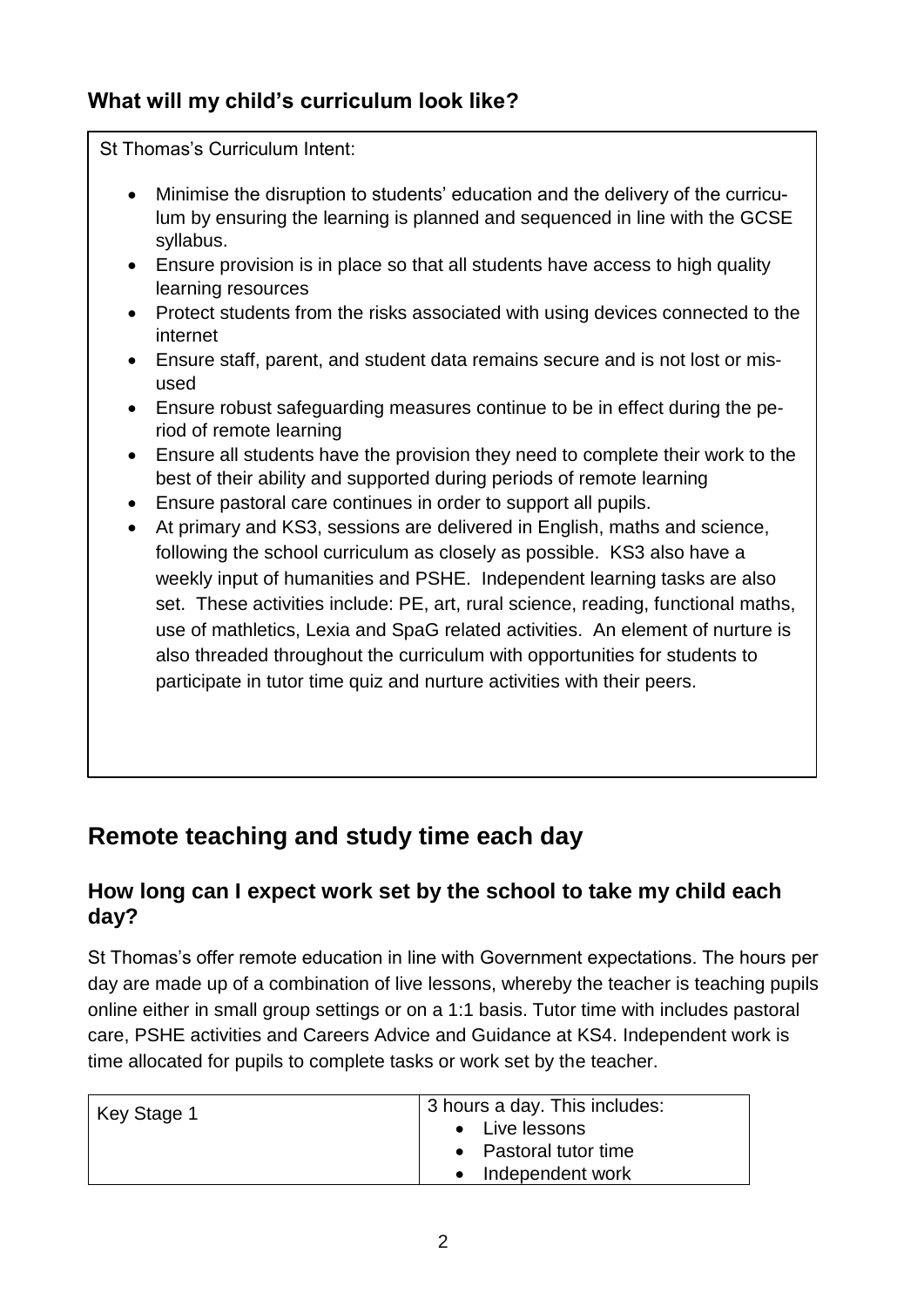| Key Stage 2       | 4 hours a day. This includes:    |
|-------------------|----------------------------------|
|                   | Live lessons                     |
|                   | Pastoral tutor time<br>$\bullet$ |
|                   | Independent work<br>$\bullet$    |
| Key Stage 3 and 4 | 5 hours a day. This includes:    |
|                   | Live lessons<br>$\bullet$        |
|                   | Pastoral tutor time<br>$\bullet$ |
|                   | Independent work<br>$\bullet$    |

## **Accessing remote education**

#### **How will my child access any online remote education you are providing?**

All pupils have been given a Microsoft Teams email and user account and have been taught how to log in and use the account. If you require further help or support logging in or using Microsoft teams please contact school reception.

#### **If my child does not have digital or online access at home, how will you support them to access remote education?**

We recognise that some pupils may not have suitable online access at home. We take the following approaches to support those pupils to access remote education:

- Each pupil will be assessed on an individual basis to ensure you meet the criteria to be issued with a loaned laptop. Parents will be expected to sign an agreement form whenever a laptop is loaned to a pupil. If you are experiencing difficulties with online access at home please contact your child's Provision Leader.
- If you are experiencing difficulties with access to the internet and need support please contact your child's Provision Leader.
- All learning materials for KS3-4 are uploaded weekly onto the school website and can be accessed any time. Additionally, Home Learning packs are delivered weekly for KS1-4 to ensure pupils have the resources they need and to reduce any printing for parents.
- Completed work can be sent via email. The email accounts are your child's school timetable and school website. Additionally, work is collected weekly when Home learning packs and feedback from the previous week's lessons are delivered. At KS4, pupils will receive feedback on Feedback Fridays from their teachers or during live lessons throughout the week.
- Staff are available during school hours to support parents/carers with any technical issues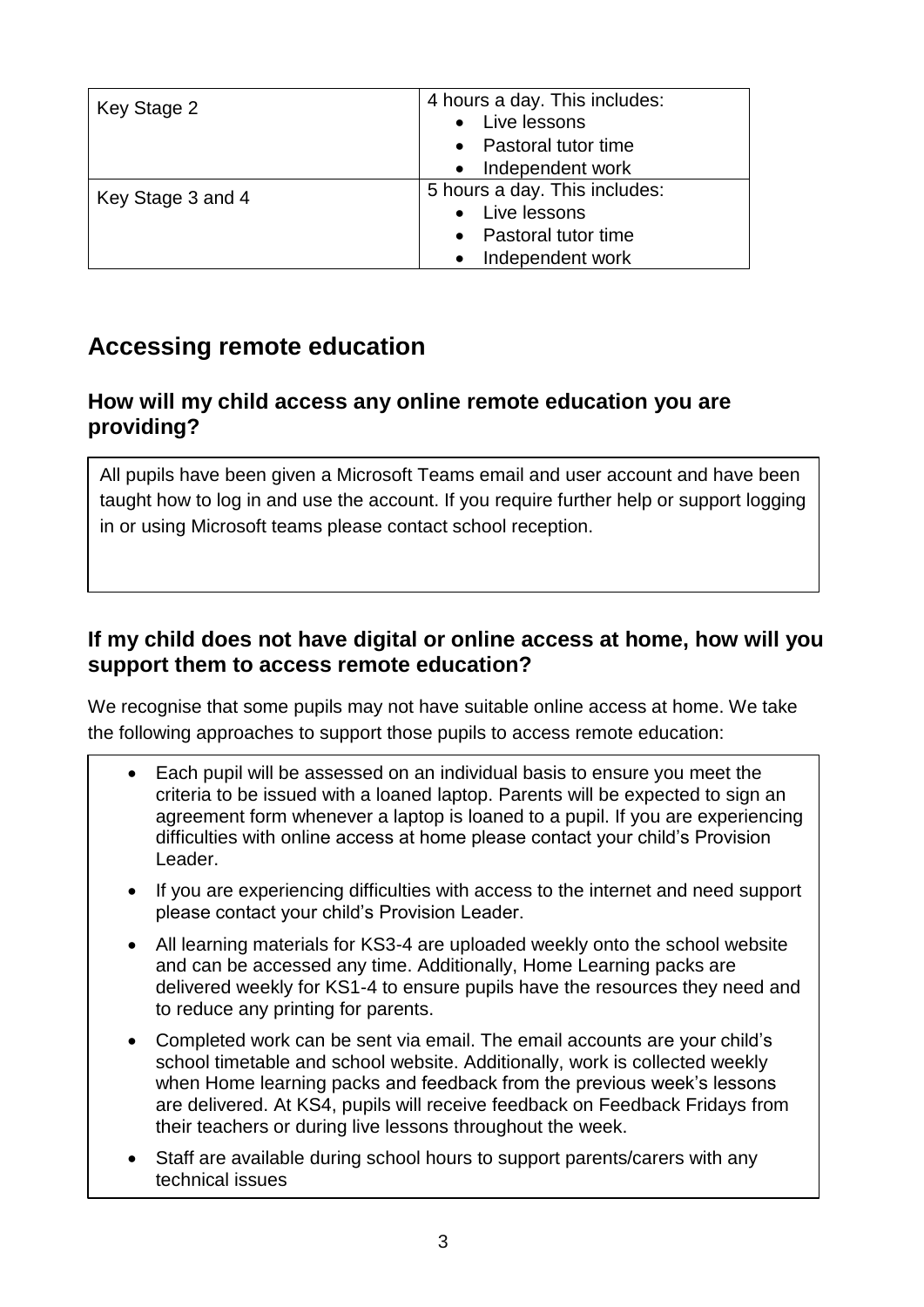#### **How will my child be taught remotely?**

We use a combination of the following approaches to teach pupils remotely:

Some examples of remote teaching approaches: • live teaching (online lessons), including sharing of worksheets, showing video clips, online quizzes and assessment, sharing of powerpoints and input from guest speakers • recorded teaching (e.g. Oak National Academy lessons, video/audio recordings made by teachers) • printed paper packs produced by teachers (e.g. workbooks, worksheets) • textbooks and reading books pupils have at home • a range of educational websites supporting the teaching of specific subjects or areas, including video clips or sequences. Use of mathletics and Lexia learning platforms. • long-term project work and/or internet research activities which may be required for pathways. • All sessions are taught in small groups and supported by a teacher and a teaching assistant. This allows support with individuals as necessary, by using breakout rooms. • Use of a chat facility alongside remote sessions, allows pupils to communicate individually with staff.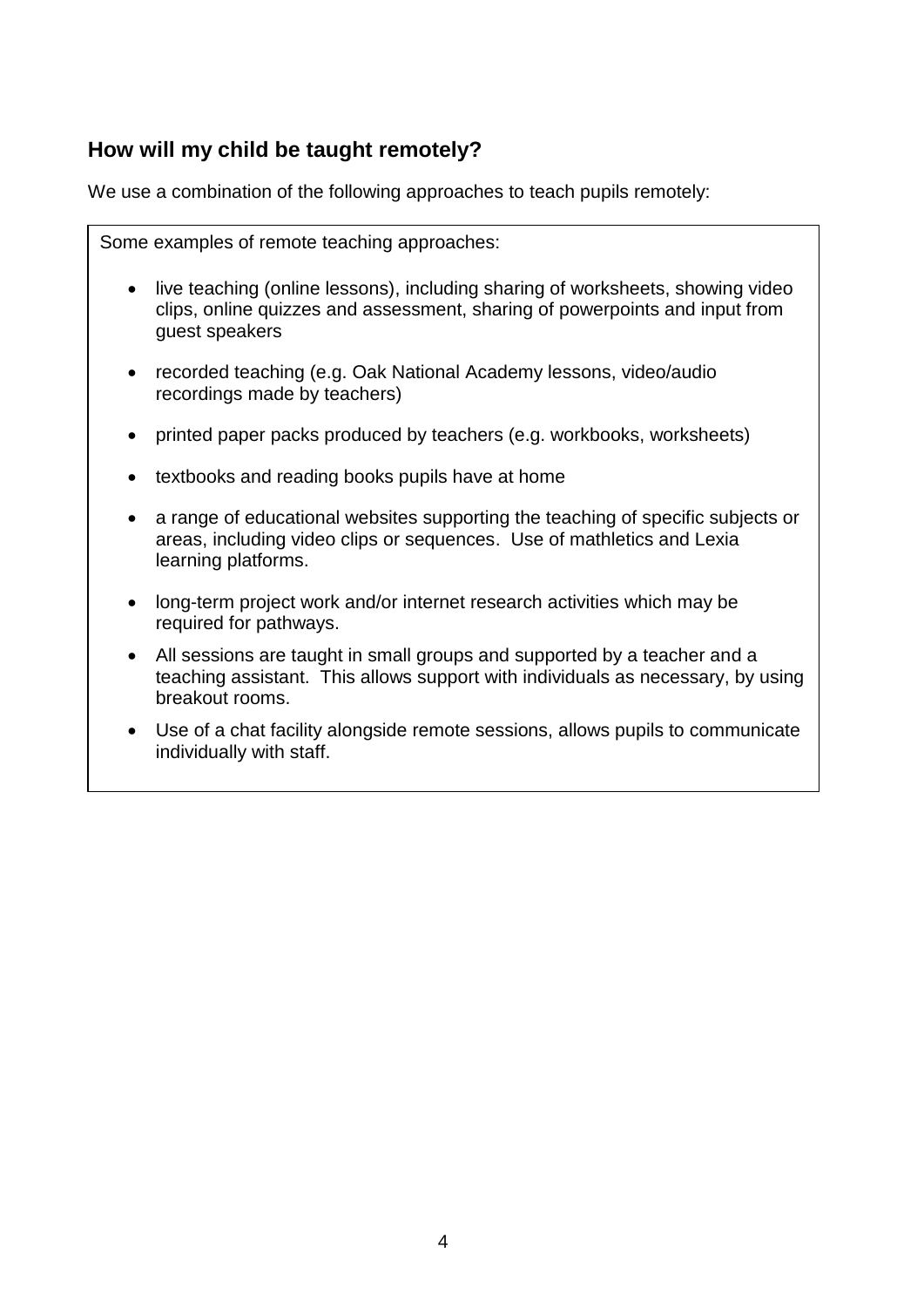## **Engagement and feedback**

#### **What are your expectations for my child's engagement and the support that we as parents and carers should provide at home?**

- Pupils are expected to engage daily with the timetabled remote learning sessions.
- Pupils are expected to complete independent learning tasks daily, as directed.
- Parents/carers are expected to oversee the pupils' sessions and ensure they are conducted as set out in the safeguarding guidance supplied at the onset of remote learning. This includes supporting the pupil to be prepared and online for the learning sessions.
- Pupils and parents/carers are expected to facilitate the weekly transfer of completed work and receiving of fresh resources.
- Parents are expected to keep school informed of any concerns, changes of circumstances or additional requirements, relating to the pupil.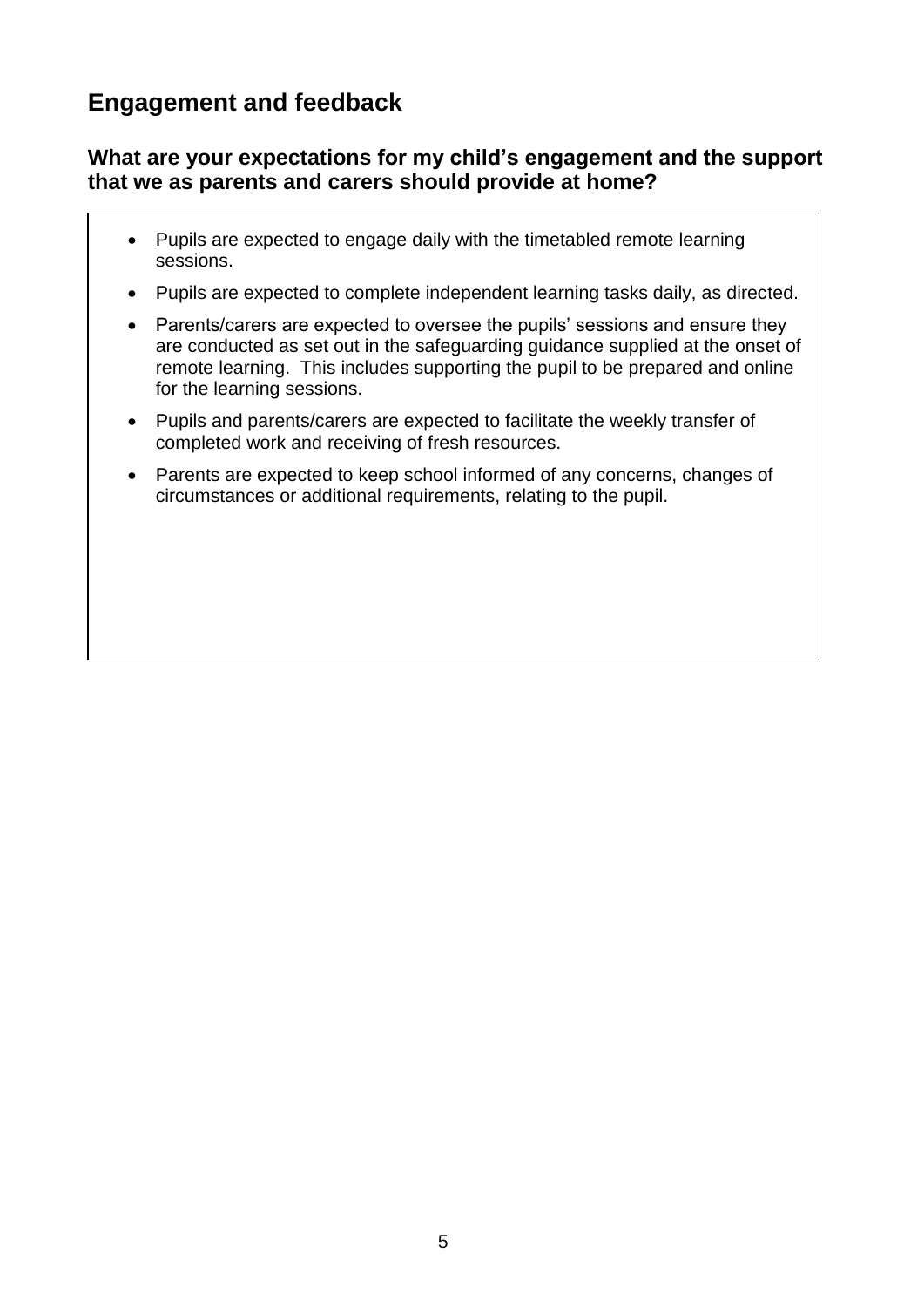#### **How will you check whether my child is engaging with their work and how will I be informed if there are concerns?**

- Phone calls are made soon after the start of any remote learning session, to households where the pupil is not online as expected.
- Staff monitor the online participation and engagement during remote learning sessions.
- Non participants have individual plans of support arranged, such as working from work packs or coming into school to access their learning.
- Work is rotated weekly, marked by teaching staff and fed back to pupil and parent/carer.
- Regular telephone contact with home throughout the week and staff always available during school hours for contact from parents/carers.
- End of half term reports completed, discussed with all parents/carers and copy provided.

#### **How will you assess my child's work and progress?**

Feedback can take many forms and may not always mean extensive written comments for individual children. For example, whole-class feedback or quizzes marked automatically via digital platforms are also valid and effective methods, amongst many others. Our approach to feeding back on pupil work is as follows:

- Feedback online during live lessons
- Peer to peer assessment online
- Daily quizzes online with pupils.
- Monitoring via learning platforms such as Mathletics and Lexia
- Work books marked and reviewed weekly
- Electronic work submitted automatically for direct feedback
- End of half term assessment in core subjects.